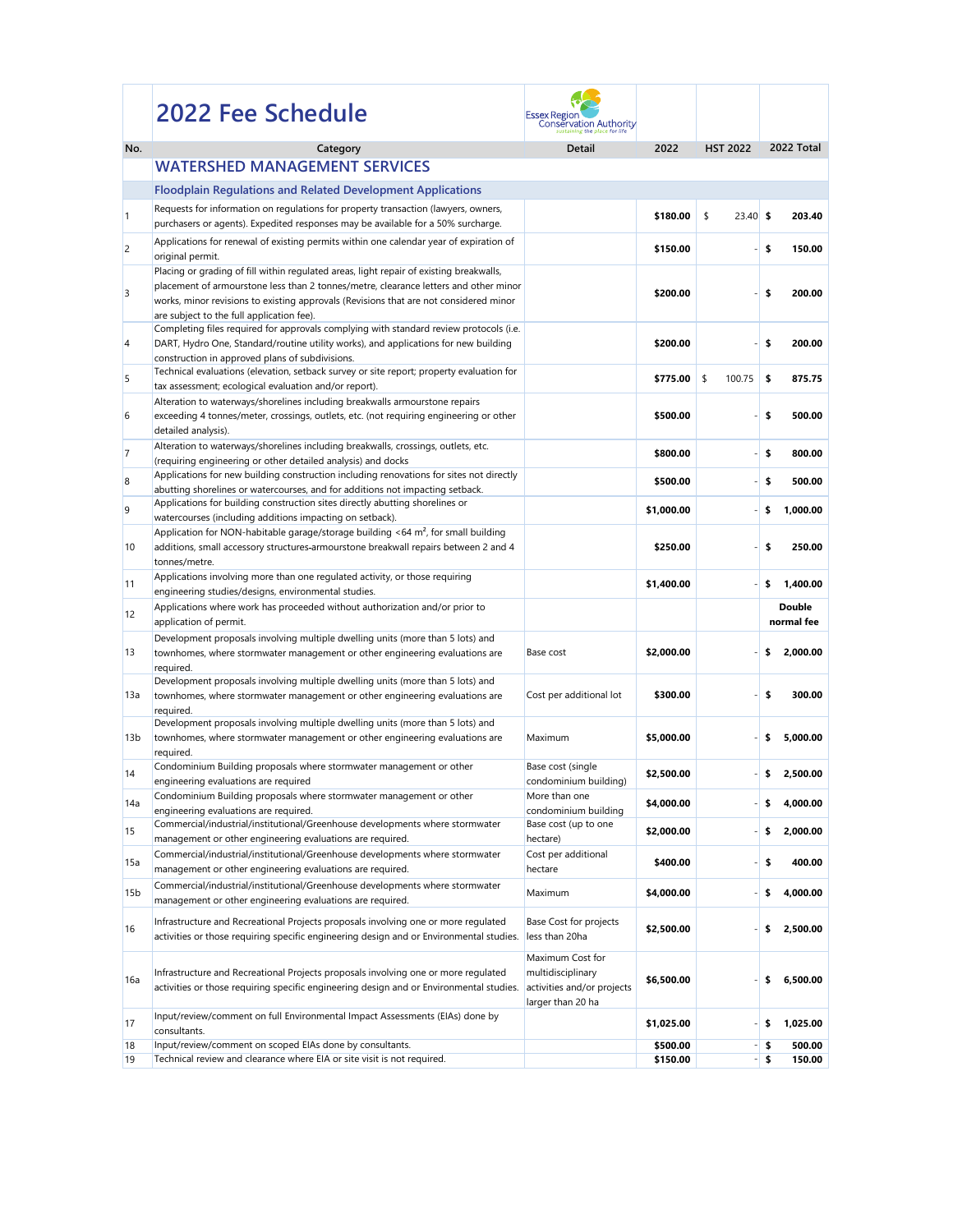| No.      | Category                                                                                                                                                                                                                                                                                              | <b>Detail</b>                                        | 2022                            | <b>HST 2022</b>                                      |          | 2022 Total       |
|----------|-------------------------------------------------------------------------------------------------------------------------------------------------------------------------------------------------------------------------------------------------------------------------------------------------------|------------------------------------------------------|---------------------------------|------------------------------------------------------|----------|------------------|
| 20       | Input, review, clearances on substantial drainage proposals<br>(multiple crossings, significant bank stabilization, in defined areas of environmental<br>concern, etc.).                                                                                                                              |                                                      | \$800.00                        |                                                      | \$       | 800.00           |
| 21       | Input, review, clearances on other drainage proposals under the Drainage Act (single<br>crossing, minor bank stabilization).                                                                                                                                                                          |                                                      | \$500.00                        |                                                      | \$       | 500.00           |
|          | <b>Other Development Services</b>                                                                                                                                                                                                                                                                     |                                                      |                                 |                                                      |          |                  |
| 22       | Survey services.                                                                                                                                                                                                                                                                                      |                                                      | \$425.00                        | 55.25<br>\$                                          | \$       | 480.25           |
|          | Technical review fee assessed on resubmission of previously reviewed technical or                                                                                                                                                                                                                     |                                                      |                                 |                                                      |          |                  |
| 23       | environmental studies.                                                                                                                                                                                                                                                                                |                                                      | \$250.00                        |                                                      | \$       | 250.00           |
|          | Review of applications made under a Minsters Zoning Order (Fee includes review of 2                                                                                                                                                                                                                   |                                                      |                                 |                                                      |          |                  |
| 24       | major studies and 2 project meetings. Additional fees to be charged per report as<br>appropriate and consistent with the current fee schedule, additional charges (\$/hr) for<br>Project Team Meetings beyond the 2 already included, plus any other additional<br>expenses to enable cost recovery). |                                                      | \$25,000.00                     |                                                      |          | \$25,000.00      |
|          | <b>Watershed Planning</b>                                                                                                                                                                                                                                                                             |                                                      |                                 |                                                      |          |                  |
|          | <b>Planning Act Applications</b>                                                                                                                                                                                                                                                                      |                                                      |                                 |                                                      |          |                  |
| 25       | Minor Variance (up to 3 requests)                                                                                                                                                                                                                                                                     |                                                      | \$200.00                        | $\overline{\phantom{a}}$                             | \$       | 200.00           |
| 26       | <b>Combined Consent with Minor Variance</b>                                                                                                                                                                                                                                                           |                                                      | \$375.00                        |                                                      | \$       | 375.00           |
| 27<br>28 | Consent applications on a single application (up to 3 requests)<br>Combined Consent with Zoning By-Law Amendment                                                                                                                                                                                      |                                                      | \$300.00<br>\$400.00            | $\overline{\phantom{a}}$<br>$\overline{\phantom{a}}$ | \$<br>\$ | 300.00<br>400.00 |
|          | Combined Official Plan Amendment and Zoning By-law Amendment (where an OPA is                                                                                                                                                                                                                         |                                                      |                                 |                                                      |          |                  |
| 29       | submitted with a ZBA, the ZBA fee is waived)                                                                                                                                                                                                                                                          |                                                      | \$400.00                        | $\overline{\phantom{0}}$                             | \$       | 400.00           |
| 30       | Major Official Plan Amendment                                                                                                                                                                                                                                                                         |                                                      | \$400.00                        |                                                      | \$       | 400.00           |
| 31       | Minor Official Plan Amendment<br>Major Zoning By-Law Amendment (E.g., Industrial, Commercial, Institutional,                                                                                                                                                                                          |                                                      | \$275.00                        | $\overline{\phantom{a}}$                             | \$       | 275.00           |
| 32       | Subdivision etc.)                                                                                                                                                                                                                                                                                     |                                                      | \$400.00                        | $\overline{\phantom{a}}$                             | \$       | 400.00           |
| 33<br>34 | Minor Zoning By-Law Amendment (E.g., Single Family Residence)<br>Site Plan Control                                                                                                                                                                                                                    |                                                      | \$275.00<br>\$200.00            | $\overline{\phantom{a}}$<br>Ξ.                       | \$<br>\$ | 275.00<br>200.00 |
| 35       | Draft Plan of Subdivision/Condominium Approval                                                                                                                                                                                                                                                        |                                                      | \$300.00                        |                                                      | \$       | 300.00           |
| 36       | Clearance Letters for Subdivision/Condominium Approval (applies to each phase of                                                                                                                                                                                                                      |                                                      | \$150.00                        |                                                      | \$       | 150.00           |
|          | subdivision requested)                                                                                                                                                                                                                                                                                |                                                      |                                 |                                                      |          |                  |
| 37       | Input and review of relevant EAs and Master Plans                                                                                                                                                                                                                                                     | Base cost                                            | \$1,500.00                      |                                                      | \$       | 1,500.00         |
|          | <b>CONSERVATION SERVICES</b>                                                                                                                                                                                                                                                                          |                                                      |                                 |                                                      |          |                  |
|          | <b>Conservation Areas</b>                                                                                                                                                                                                                                                                             |                                                      |                                 |                                                      |          |                  |
|          | <b>Conservation Areas Annual Pass</b>                                                                                                                                                                                                                                                                 |                                                      |                                 |                                                      |          |                  |
| 38       | Seasonal Conservation Area Pass                                                                                                                                                                                                                                                                       | valid 1 year from<br>purchase                        | \$<br>70.80                     | \$<br>9.20                                           | \$       | 80.00            |
| 38a      | <b>Key Fob</b>                                                                                                                                                                                                                                                                                        | Refundable Deposit                                   | \$<br>10.00                     | $\overline{\phantom{a}}$                             | \$       | 10.00            |
|          | <b>Holiday Beach Conservation Area</b>                                                                                                                                                                                                                                                                |                                                      |                                 |                                                      |          |                  |
|          | <b>Daily Permits</b>                                                                                                                                                                                                                                                                                  |                                                      |                                 |                                                      |          |                  |
| 39       | Daily vehicle permit                                                                                                                                                                                                                                                                                  | per vehicle                                          | \$<br>8.85                      | \$<br>1.15                                           | \$       | 10.00            |
| 40       | Special events<br><b>Camping</b>                                                                                                                                                                                                                                                                      | per vehicle                                          | \$<br>13.27 \$                  | 1.73                                                 | \$       | 15.00            |
| 41       | Group camping (i.e. Scouts Canada, etc.)                                                                                                                                                                                                                                                              | flat rate per night                                  | \$<br>53.10                     | \$<br>6.90                                           | \$       | 60.00            |
| 41a      | Group camping (i.e. Scouts Canada, etc.)                                                                                                                                                                                                                                                              | plus cost per person                                 | \$<br>1.77                      | \$<br>0.23                                           | \$       | 2.00             |
| 42       | Seasonal camping - 2022 fees approved in 2020 (Seasonal camping \$500 deposit<br>required fall 2021 to reserve 2022 site)                                                                                                                                                                             | 15 amp service                                       | \$2,260.00                      | 293.80                                               | \$       | 2,553.80         |
| 43       | Seasonal camping - 2022 fees approved in 2020 (Seasonal camping \$500 deposit<br>required fall 2021 to reserve 2022 site)                                                                                                                                                                             | 50 amp service                                       | \$2,260.00                      | \$<br>293.80                                         | \$       | 2,553.80         |
| 44       | Seasonal camping Outdoor Winter Storage 2021/2022                                                                                                                                                                                                                                                     |                                                      | \$<br>180.00                    | \$<br>23.40                                          | \$       | 203.40           |
| 45<br>46 | Overnight (Friends & Family Camping) limited to Seasonal Campers<br>Overnight (Friends & Family Camping) limited to Seasonal Campers                                                                                                                                                                  | 20 amp service per night<br>50 amp service per night | 50.00<br>S.<br>55.00<br>\$      | \$<br>6.50<br>\$<br>7.15                             | \$<br>\$ | 56.50<br>62.15   |
| 47       | Overnight (Friends & Family Camping) limited to Seasonal Campers                                                                                                                                                                                                                                      | add'l vehicle per night                              | \$<br>8.85                      | \$<br>1.15                                           | \$       | 10.00            |
| 48       | Seasonal camping - 2023 (Seasonal camping \$500 deposit required fall 2022 to<br>reserve 2023 site)                                                                                                                                                                                                   | 15 amp service                                       | \$2,460.00                      | \$<br>319.80                                         | \$       | 2,779.80         |
| 48a      | Seasonal camping - 2023 (Seasonal camping \$500 deposit required fall 2022 to<br>reserve 2023 site)                                                                                                                                                                                                   | 50 amp service                                       | \$2,460.00                      | 319.80<br>\$                                         | \$       | 2,779.80         |
| 49       | Outdoor Winter Storage 2022/2023                                                                                                                                                                                                                                                                      |                                                      | $200.00$ \$<br>\$               | 26.00                                                | \$       | 226.00           |
|          | <b>Facilities Rental</b>                                                                                                                                                                                                                                                                              |                                                      |                                 |                                                      |          |                  |
| 50       | Property Rental (Wedding, etc.)<br><b>Cottage Rental</b>                                                                                                                                                                                                                                              | per event                                            | $$1,000.00$ \\$                 | 130.00                                               | \$       | 1,130.00         |
| 51       | Peak Season Nightly - 2 night minimum (Summer months; Holiday Weekends)                                                                                                                                                                                                                               |                                                      | \$<br>$230.00$ \$               | 29.90                                                | \$       | 259.90           |
| 52       | Peak Season Weekly (Summer months; Holiday Weekends)                                                                                                                                                                                                                                                  |                                                      | \$1,300.00                      | \$<br>169.00                                         | \$       | 1,469.00         |
| 53       | Shoulder Season Nightly - 2 night minimum (late Fall/Winter/Spring)                                                                                                                                                                                                                                   |                                                      | \$<br>$200.00$ \$               | 26.00                                                | \$       | 226.00           |
| 54       | Shoulder Season Weekly (late Fall/Winter/Spring)                                                                                                                                                                                                                                                      |                                                      | \$1,000.00                      | 130.00<br>-\$                                        | \$       | 1,130.00         |
| 55<br>56 | <b>Cleaning Fee</b><br>Damage Deposit                                                                                                                                                                                                                                                                 | Refundable Deposit                                   | 125.00 \$<br>\$<br>\$<br>200.00 | 16.25<br>26.00<br>-\$                                | \$<br>\$ | 141.25<br>226.00 |
|          |                                                                                                                                                                                                                                                                                                       |                                                      |                                 |                                                      |          |                  |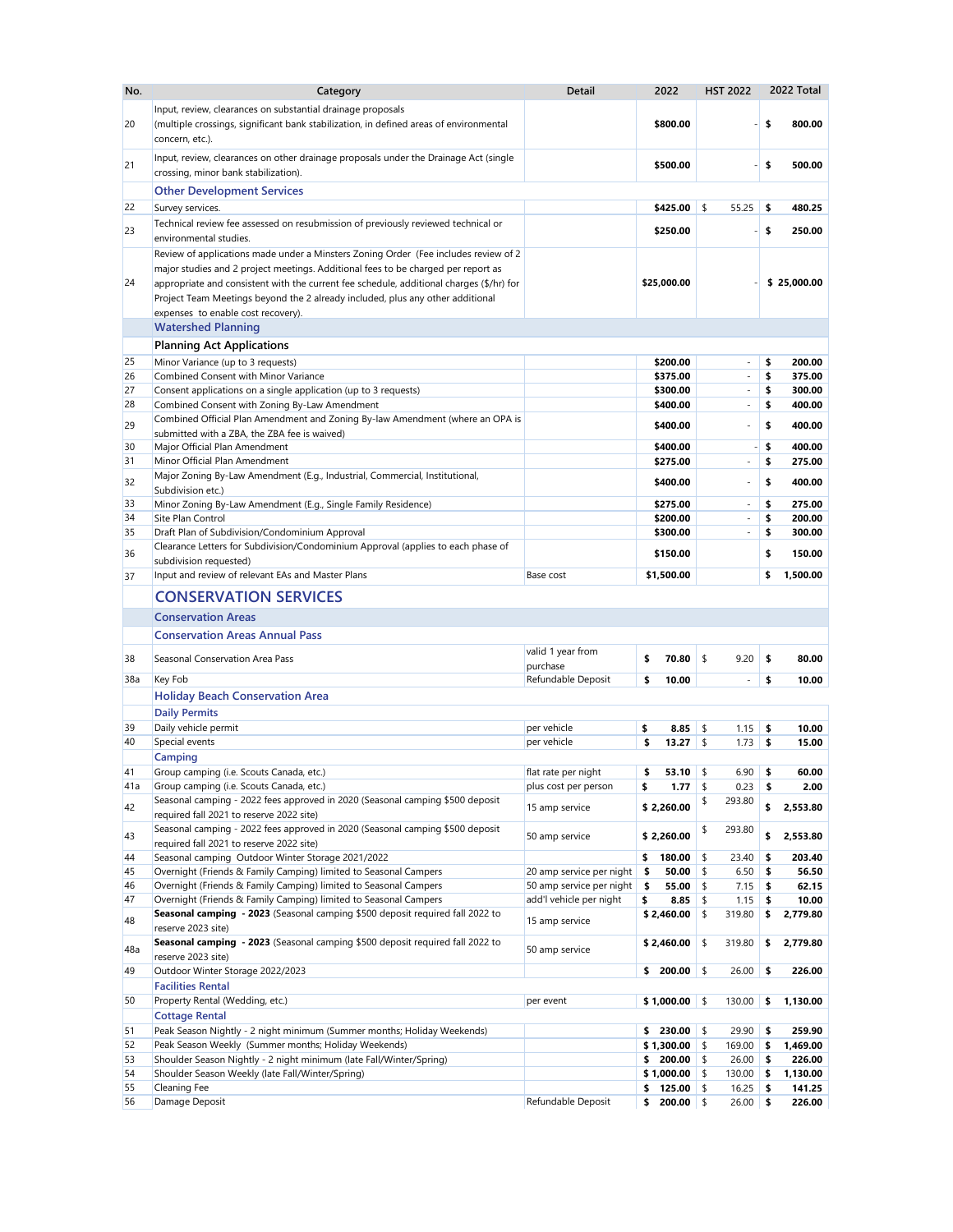| No.             | Category                                                                                                       | <b>Detail</b>              | 2022                       |     | <b>HST 2022</b>          |    | 2022 Total |  |
|-----------------|----------------------------------------------------------------------------------------------------------------|----------------------------|----------------------------|-----|--------------------------|----|------------|--|
|                 | <b>Hillman Marsh Conservation Area</b>                                                                         |                            |                            |     |                          |    |            |  |
|                 | <b>Daily Permits</b>                                                                                           |                            |                            |     |                          |    |            |  |
| 57              | Daily vehicle permit                                                                                           | per vehicle                | \$<br>5.31                 | \$  | 0.69                     | \$ | 6.00       |  |
| 58              | <b>Special Events</b>                                                                                          | per vehicle                | \$<br>8.85                 | \$  | 1.15                     | \$ | 10.00      |  |
|                 | <b>Camping</b>                                                                                                 |                            |                            |     |                          |    |            |  |
| 59              | Group camping (i.e. Scouts Canada, etc.)                                                                       | per night                  | 53.10<br>\$                | \$  | 6.90                     | \$ | 60.00      |  |
| 59a             | Group camping (i.e. Scouts Canada, etc.)                                                                       | plus cost per person       | 1.77<br>\$                 | \$  | 0.23                     | \$ | 2.00       |  |
| 60              | Property Rental (Wedding, etc.)                                                                                | per event                  | \$1,000.00                 | \$  | 130.00                   | \$ | 1,130.00   |  |
|                 | <b>John R. Park Homestead Conservation Area</b>                                                                |                            |                            |     |                          |    |            |  |
|                 | <b>Daily Permits</b>                                                                                           |                            |                            |     |                          |    |            |  |
|                 |                                                                                                                | Adult                      | 5.31                       | \$  | 0.69                     | \$ | 6.00       |  |
| 61<br>61a       | Historic House Tour (dependant on available staffing)<br>Historic House Tour (dependant on available staffing) | Child 3-12/Senior 65+      | \$<br>\$<br>3.54           | -\$ | 0.46                     | \$ | 4.00       |  |
| 61b             | Historic House Tour (dependant on available staffing)                                                          | Family maximum             | \$<br>17.70                | -\$ | 2.30                     | \$ | 20.00      |  |
| 62              | <b>Admission Special Events</b>                                                                                | Adult                      | \$<br>7.08                 |     | 0.92                     | S  | 8.00       |  |
| 62a             | <b>Admission Special Events</b>                                                                                | Child 3-12/Senior 65+      | \$<br>5.31                 | \$  | 0.69                     | \$ | 6.00       |  |
| 62 <sub>b</sub> | <b>Admission Special Events</b>                                                                                | Family maximum             | \$<br>26.55                | -S  | 3.45                     | \$ | 30.00      |  |
|                 | Organized Group Tours (pre-booked, minimum 10 participants, during staffed hours;                              |                            |                            |     |                          |    |            |  |
| 63              | regular admission does not apply)                                                                              | per person                 | \$<br>5.31                 | \$  | 0.69                     | \$ | 6.00       |  |
| 63a             | If organized tour requires site opening by staff                                                               |                            | \$<br>132.74               | \$  | 17.26                    | \$ | 150.00     |  |
|                 | Conservation Centre - Creative Commons - meeting or event (Non-Prime Time 10a-                                 |                            |                            |     |                          |    |            |  |
| 64              | 6p) weekdays. *Capacity 60 people at 6' tables or 80 people auditorium style                                   | per hour (2 hour min.)     | \$<br>50.00                | \$  | 6.50                     | \$ | 56.50      |  |
|                 | Conservation Centre - Creative Commons - meeting or event (Non-Prime Time 10a-6p                               |                            |                            |     |                          |    |            |  |
| 65              | weekdays) for use by Registered Not for Profit/Charity. *Capacity 60 people at 6'                              | per hour (2 hour min.)     | \$<br>35.00                | \$  | 4.55                     | \$ | 39.55      |  |
|                 | tables or 80 people auditorium style                                                                           |                            |                            |     |                          |    |            |  |
|                 | Conservation Centre - Creative Commons - meeting or event (Prime Time 10a-6p                                   |                            |                            |     |                          |    |            |  |
| 66              | weekends). *Capacity 60 people at 6' tables or 80 people auditorium style                                      | per hour (2 hour min.)     | \$<br>125.00               | \$  | 16.25                    | \$ | 141.25     |  |
|                 | Conservation Centre - Creative Commons - meeting or event (After Hours - After 6pm)                            |                            |                            |     |                          |    |            |  |
|                 | *Capacity 60 people at 6' tables or 80 people auditorium style (2 hour minimum if                              |                            |                            |     |                          |    |            |  |
| 67              | rental begins after 6pm. No minimum applies if rental is a continuation of an existing                         | per hour (2 hour min.)     | \$<br>175.00               | \$  | 22.75                    | \$ | 197.75     |  |
|                 | rental)                                                                                                        |                            |                            |     |                          |    |            |  |
| 68              | Conservation Centre - Exclusive use of Creative Commons & Welcome Centre.                                      | per hour (2 hour min.)     | \$<br>350.00               | \$  | 45.50                    | \$ | 395.50     |  |
|                 | Grounds Rental Only. More than 40 people/up to 4 hours no tent, food or alcohol.                               |                            |                            |     |                          |    |            |  |
| 69              | Includes use of Auditorium for climate controlled storage, bridal area, etc)                                   | Meeting/Event Rental       | 550.00<br>\$               | \$  | 71.50                    | \$ | 621.50     |  |
|                 | Garden Party - Add On (can be added to Grounds Rental or Meetings and Events,                                  |                            |                            |     |                          |    |            |  |
| 70              | etc.). 90 minutes, includes tour of the historic John R. Park Homestead by costumed                            |                            | \$<br>200.00               | \$  | 26.00                    | \$ | 226.00     |  |
|                 | interpreter.                                                                                                   |                            |                            |     |                          |    |            |  |
|                 | Exclusive Site Rental - More than 40 people                                                                    |                            |                            |     |                          |    |            |  |
|                 | • Exclusive site use from 10am - midnight                                                                      |                            |                            |     |                          |    |            |  |
|                 | • Access to site the preceding evening for deliveries & set up (4pm - 7pm)                                     |                            |                            |     |                          |    |            |  |
| 71              | • Includes use of Conservation Centre for up to 60 quests (seated) or 80 quests                                | Meeting/Event Rental       | \$2,750.00                 | \$  | 357.50                   | \$ | 3,107.50   |  |
|                 | (cocktail style)                                                                                               |                            |                            |     |                          |    |            |  |
|                 | . Where alcohol will be served, the renter is responsible for obtaining liquor permits                         |                            |                            |     |                          |    |            |  |
| 71a             | Damage deposit for exclusive site rental (refundable)                                                          |                            | \$2,500.00                 | \$  | $\overline{\phantom{a}}$ | \$ | 2,500.00   |  |
|                 | <b>Miscellaneous</b>                                                                                           |                            |                            |     |                          |    |            |  |
| 72              | Commercial & Wedding Photography (full site rental)                                                            | if open (90 minutes)       | \$<br>132.74 $\frac{1}{2}$ |     | 17.26                    | \$ | 150.00     |  |
|                 |                                                                                                                | site closed/staff required |                            |     |                          | \$ | 250.00     |  |
| 72a             | If closed and staff required onsite (90 minutes)                                                               | (90 minutes)               | \$<br>221.24               | \$  | 28.76                    |    |            |  |
| 73              | Site Use Photography Permit                                                                                    | per hour                   | 30.97                      | \$  | 4.03                     | \$ | 35.00      |  |
| 74              | <b>Rustic Arbor Rental</b>                                                                                     | per event                  | \$<br>150.00               | \$  | 19.50                    | \$ | 169.50     |  |
| 75              | Costume Rental                                                                                                 | per costume                | 60.00                      | \$  | 7.80                     | \$ | 67.80      |  |
| 75a             | Costume Rental Damage deposit (refundable)                                                                     | Refundable Deposit         |                            |     |                          |    | 100.00     |  |
| 76              | Food/Craft Vendor Fee                                                                                          | per day                    | \$<br>75.00                | \$  | 9.75                     | \$ | 84.75      |  |
|                 | Greenways                                                                                                      |                            |                            |     |                          |    |            |  |
|                 |                                                                                                                | Market Value               |                            |     |                          |    |            |  |
| 77              | <b>Land Leases</b>                                                                                             |                            |                            |     |                          |    |            |  |
|                 | <b>Hunting Programs</b>                                                                                        |                            |                            |     |                          |    |            |  |
|                 | <b>Waterfowl Hunting</b>                                                                                       |                            |                            |     |                          |    |            |  |
| 78              | Holiday Beach Conservation Area                                                                                | full day premium sites     | $70.00$ \$<br>\$           |     | 9.10                     | \$ | 79.10      |  |
| 79              | Holiday Beach Conservation Area                                                                                | full day                   | \$<br>60.00                | \$  | 7.80                     | \$ | 67.80      |  |
| 80              | Hillman Marsh Conservation Area                                                                                | Seasonal hunting permit    | 725.00<br>\$               | \$  | 94.25                    | \$ | 819.25     |  |
| 81              | Hillman Marsh Conservation Area                                                                                | non-refundable draw fee    | 17.70<br>\$                | \$  | 2.30                     | \$ | 20.00      |  |
| 82              | Hillman Marsh Conservation Area                                                                                | Annual trapping permit     | 100.00<br>\$               | \$  | 13.00                    | \$ | 113.00     |  |
| 83              | Cedar Creek - 5-Year Hunting Lease (\$1,000 annual)                                                            |                            | \$5,000.00                 | \$  | 650.00                   | \$ | 5,650.00   |  |
| 84              | Big Creek - Seasonal hunting (minimum reserve)                                                                 |                            | \$<br>800.00               | \$  | 104.00                   | \$ | 904.00     |  |
|                 | <b>Deer Hunting</b>                                                                                            |                            |                            |     |                          |    |            |  |
| 85              | <b>Various Properties</b>                                                                                      | 10-24 acre woodlot         | 610.00 \$<br>\$            |     | 79.30                    | \$ | 689.30     |  |
| 86              | Various Properties                                                                                             | 25-49 acre woodlot         | 860.00<br>S                | -S  | 111.80                   | \$ | 971.80     |  |
| 87              | <b>Various Properties</b>                                                                                      | 50 acre plus woodlot       | $$1,110.00$ \\$            |     | 144.30                   | \$ | 1,254.30   |  |
| 88              | Various Properties                                                                                             | non-refundable draw fee    | \$<br>17.70 $$$            |     | 2.30                     | \$ | 20.00      |  |